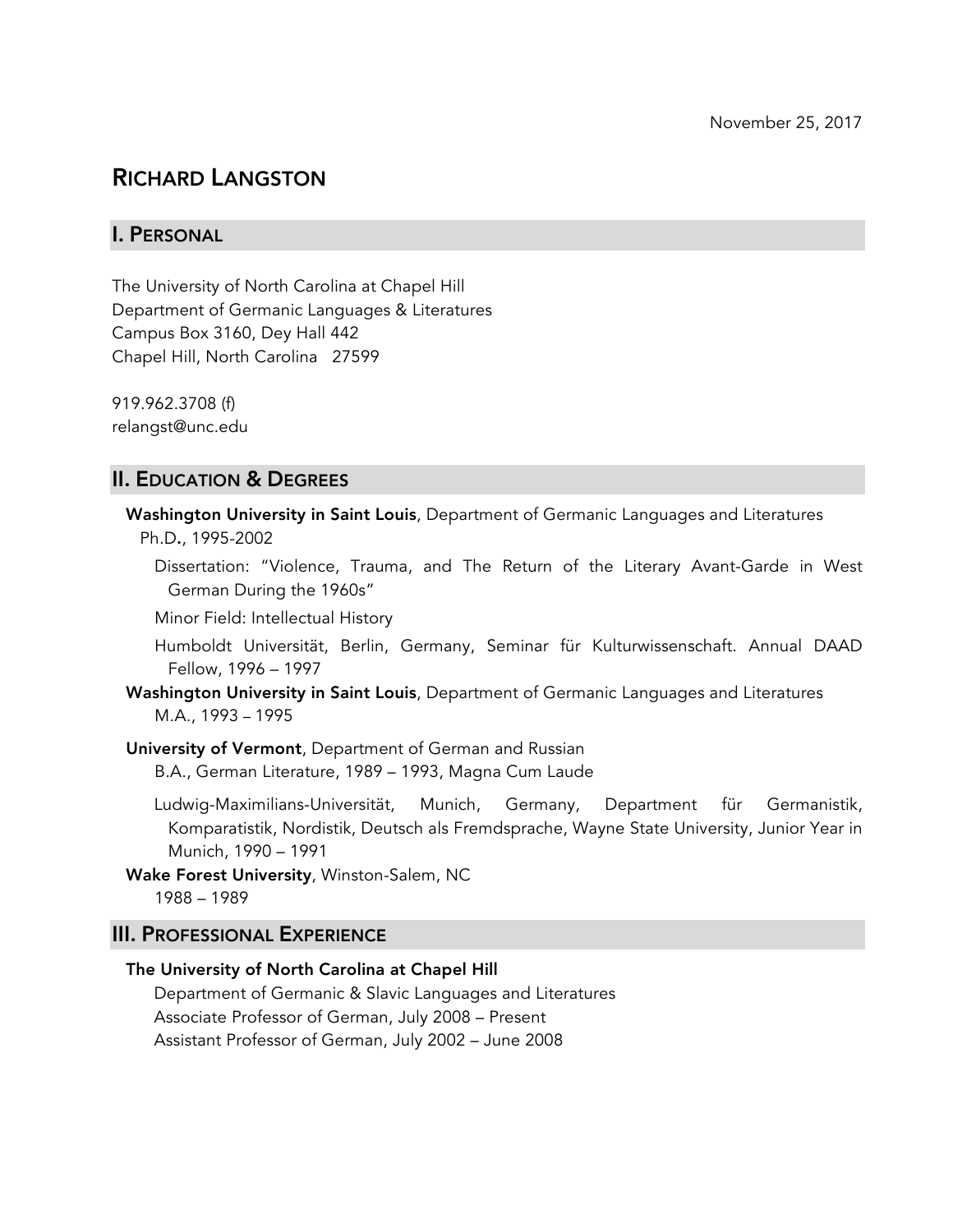# IV. ACADEMIC HONORS & AWARDS

Distinguished Visiting Professor, Eberhard Karls Universität Tübingen, Summer 2016 Zachary Smith Distinguished Term Associate Professor, July 2014 – Present Semester Research & Study Leave, UNC-Chapel Hill, Spring 2013

Alexander von Humboldt Foundation Fellowship for Experienced Researchers, August 2011- October 2012

German Film Institute, Fellow, University of Michigan, August 2008.

John Hope Franklin Humanities Institute, Recycling Seminar Fellow, Duke University, 2007-2008 (Irwin and Carol Belk/First Union Faculty Fellowship, Institute for the Arts and Humanities) Semester Research & Study Leave, UNC-Chapel Hill, Spring 2005 Spray-Randleigh Fellowship, UNC-Chapel Hill, 2003-2004

# V. BIBLIOGRAPHY

## Book

*Visions of Violence: German Avant-Gardes after Fascism*. Avant-Garde and Modernism Studies Series. Evanston: Northwestern University Press, 2008. 336 pp. \$79.95 hardcover. \$34.95 paperback.

Reviewed in: *Choice Reviews Online*, 45.10 (2008): 5447; *Oxford Art Journal* 32.3 (2009): 466-471; *German Quarterly* 84.4 (2011): 521-522; *German Studies Review* 34.2 (2011): 430-431.

## Edited Volumes

*Difference and Orientation: Poetics, Film, Media, Theory*, by Alexander Kluge. Ed R. Langston. Trans. E. Woelk. Ithaca, NY: Cornell University Press. Under contract.

*Alexander Kluge-Jahrbuch*. Vol. 2: *Glass Shards: Echoes of a Message in a Bottle*. Ed. R. Langston. Göttingen: V&R unipress, 2015. 331 pp. € 40.00 paperback.

## Co-Edited Volume

*Alexander Kluge-Jahrbuch*. Vol. 1: *Vermischte Nachrichten*. Eds. C. Schulte, R. Langston, G. Martens, V. Pauval and R. Stollmann. Göttingen: V&R unipress, 2014. 375 pp. € 39.99 paperback.

## Book Chapters

"The Underestimated Subject: Oskar Negt and Alexander Kluge's Joint Philosophy." *The SAGE Handbook of Frankfurt School Critical Theory*. Eds. Werner Bonefeld et al. Forthcoming.

"Permanent Catastrophe and Everyday Life: Remediation of the Political in Kluge's *Vermischte Nachrichten* and Chernobyl Broadcasts." In: *Alexander Kluge-Jahrbuch*. Vol. 1. Eds. C. Schulte, R. Langston, G. Martens, V. Pauval and R. Stollmann. Göttingen: V&R unipress, 2014. 101-123.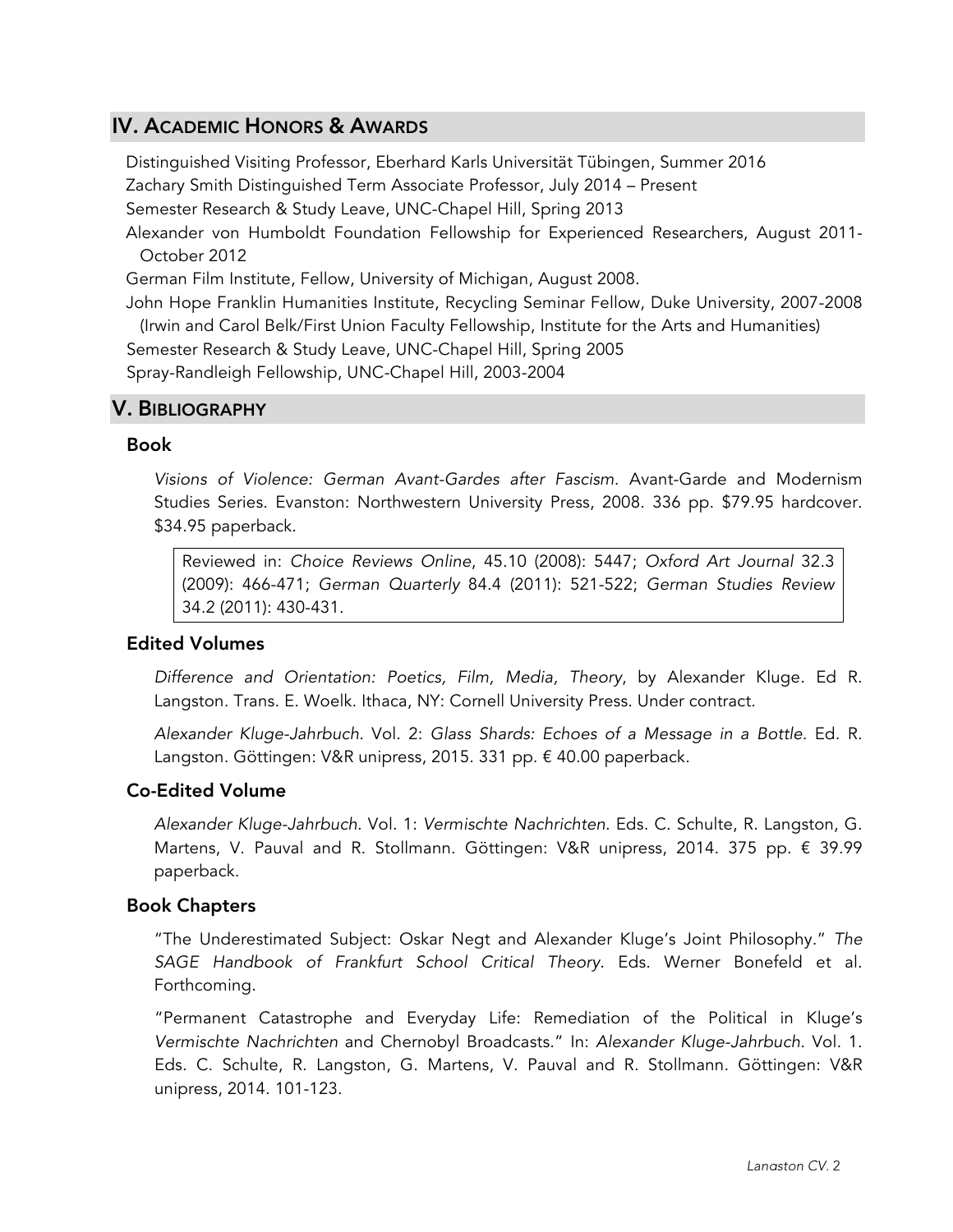"Palimpsests of '68: Theorizing Labor after Adorno." In: *The Long 1968: Revisions and New Perspectives*. Eds. Daniel Sherman, Ruud van Dijk, Jasmine Alinder, and A. Aneesh. Twenty First Century Studies Series. Bloomington: Indiana University Press, 2013. 49-72.

"June 23, 1968: Alexander Kluge Egged in Berlin, Months Later Awarded Gold Lion in Venice." In: *A New History of German Cinema*. Eds. Jennifer Kapczynski and Michael Richardson. Rochester, NY: Camden House, 2012. 417-22.

"The Tunguska Manifesto: The "Trilogy of Film Criticism" and the Cinematic Origins of Schlingensief's Disruption of Reality." *Christoph Schlingensief: Art without Borders*. Eds. Tara Forrest and Anna Teresa Scheer. Britol, UK: Intellect Ltd, 2010. 23-37.

"Digital Negation and the Fate of Shock after the Avant-Garde." *After the Digital Divide: German Aesthetic Theory in the Age of New Media*. Eds. Lutz Koepnick and Erin McGlothlin. Rochester, NY: Camden House, 2009. 131-152.

"Schlingensief's Peep-Show: Post-Cinematic Spectacles and the Public Space of History." *After the Avant-Garde: Engagements with Contemporary German Experimental Film: An Anthology*. Eds. Reinhild Steingröver and Randall Halle. Rochester, NY: Camden House, 2008. 204-223.

"Roll over Beethoven, Chuck Berry, Mick Jagger, etc.: Rock, Identity and the Illusion of Progress in the West German Literary Imagination." *Sound Matters: Essays on the Acoustics of German Culture*. Eds. Nora M. Alter and Lutz Koepnick. London and New York: Berghahn, 2004. 183-196.

## Refereed Journal Articles

"Specters of Ambivalence: Notes on Alexander Kluge's Ambiguous Genre." *Zeitschrift für Ästhetik und Allgemeine Kunstwissenschaft*. Sonderheft: Ambiguity in Contemporary German Art and Literature (2018): Forthcoming.

"Searching for the Young Soul Rebels: On Writing, New Wave, and the Ends of Cultural Studies." *German Politics and Society*. 35.2 (2017): 117-137.

"Eyes Wide Open: The Look of Obstinacy, the Gaze of the Camera, and the 24/7 Economy in Antja Ehmann and Harun Farocki's *Labour in a Single Shot* (2011-2015)." *Studies in 20th & 21st Century Literature*. 40.2 (Summer 2016): Article 8. http://dx.doi.org/10.4148/2334- 4415.1883.

"Landscapes of Ice, Snow and Wind: Alexander Kluge's Aesthetics of Coldness." Coauthored with Lutz Koepnick and Nora Alter. *Grey Room* 53 (Fall 2013): 60-87.

"Toward an Ethics of Fantasy: The Kantian Dialogues of Oskar Negt and Alexander Kluge." *Germanic Review* 85.4 (2010): 271-293.

"The Work of Art as Theory of Work: Relationality between Weiss and Negt & Kluge." *Germanic Review* 83.3 (2008): 195-215.

"Affective Affinities: Sebald and Kluge on Feeling History." *Gegenwartsliteratur: Ein germanistisches Jahrbuch* 7 (2007): 44-68.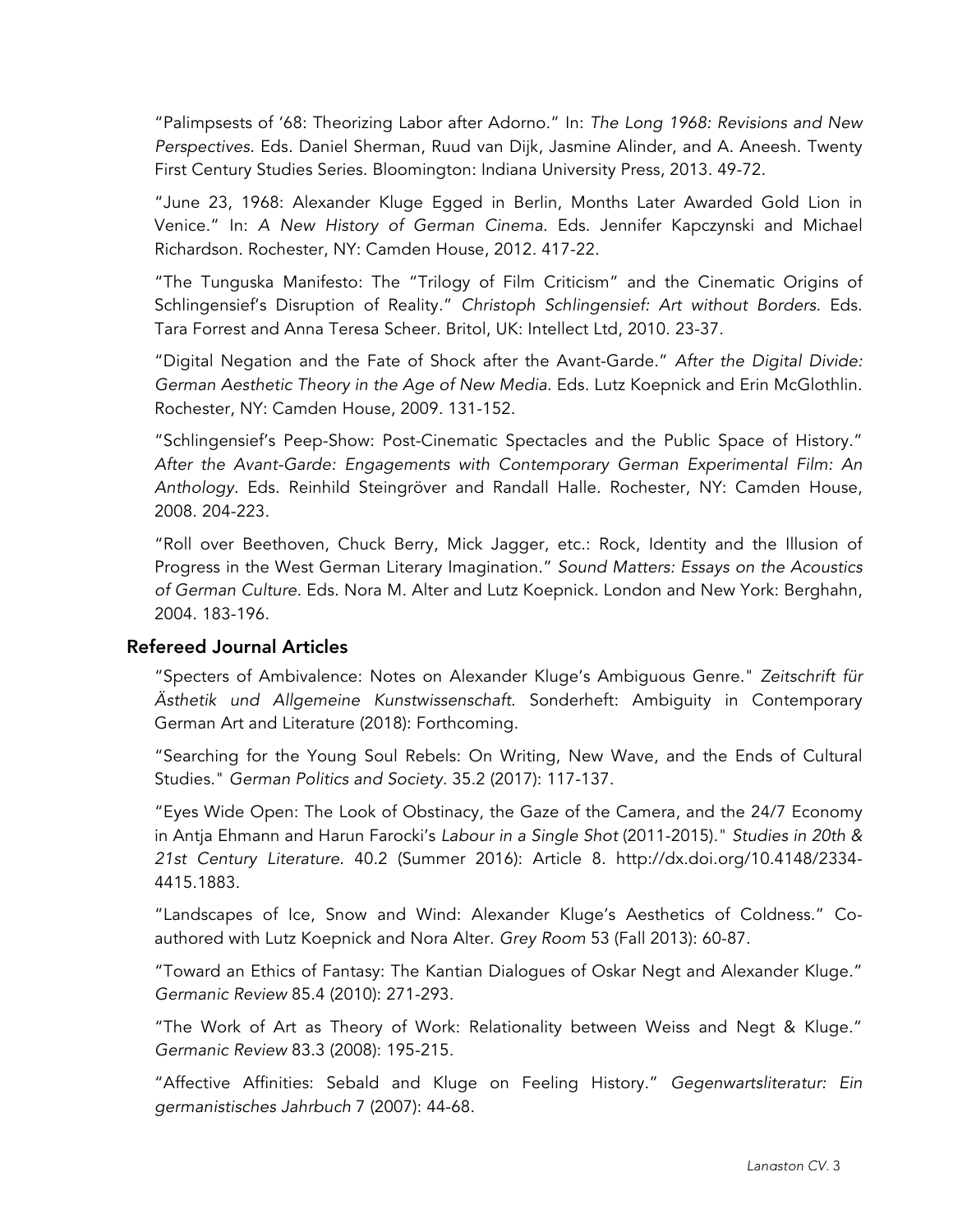"Peter Weiss and the Exilic Body." *Modernism*/*modernity* 14.2 (2007): 273-290.

"Feels Like Teen Spirit: Teaching Cultural Difference through The Body, Affect, and Gender." *Women in German Yearbook* 22 (2006): 94-118.

"Escape from Germany: Disappearing Bodies and Postmodern Space in Christian Kracht's Prose." *The German Quarterly* 79.1 (2005/2006): 50-70.

# Other Unrefereed Work

## **JOURNAL ARTICLE**

"Editorial." *Alexander Kluge-Jahrbuch*. Vol. 2: *Glassplitter: Echoes of a Message in a Bottle*. Ed. R. Langston. Göttingen: V&R unipress, 2015. 9-14.

"Transgressing Transgression: Reflections on Filmmaker Kurt Kren and the Vienna Actionists." *The Brooklyn Rail: Critical Perspectives on Art, Politics, and Culture* (June 2013): 30.

"Film Studies' Other Times and Spaces." *The German Quarterly* 85.1 (2012): xix-xxi.

"Proverbs and Self-Imposed Subjugation in Oskar Maria Graf's *Anton Sittinger*." *Proverbium* 11 (1994): 125-142.

## EXHIBITION CATALOGUE

"The Lamp / Die Lampe." *Alexander Kluge: Pluriversum*. Trans. Michael Stoeber. Exhibition Catalogue. Sept. 15 2017–Jan. 7 2018. Museum Folkwang Essen. Leipzig: Spector Books, 2017. 117-131.

"The Art of Barbarism and Suffering." In: *The Art of the Two Germanys During the Cold War*. Eds. Barron, Stephanie; Gillen, Eckhart and Eckmann, Sabine. Exhibition Catalogue. Jan. 25–April 19, 2009. Los Angeles County Museum of Art. New York: Abrams, 2009. 238- 255.

"Die Kunst der Barbarei und des Leidens." In: *Kunst und Kalter Krieg. Deutsche Positionen 1945-1989*. Eds. Barron, Stephanie and Eckmann, Sabine. Exhibition Catalogue. May 23, 2009–Jan. 10, 2010. Germanisches Nationalmuseum, Nürnberg and Deutsches Historisches Museum, Berlin. Cologne: DuMont, 2009. 240-255.

## INTERVIEW

"'Das ist die umgekehrte Flaschenpost': Zwei Interviews mit Oskar Negt und Alexander Kluge." *Alexander Kluge-Jahrbuch*. Vol. 2: *Glassplitter: Echoes of a Message in a Bottle*. Ed. R. Langston. Göttingen: V&R unipress, 2015. 47-75.

## **Translations**

Kluge, Alexander. *Kong's Finest Hour*. Trans. R. Langston et al. Milan: Fonazione Prada, 2017.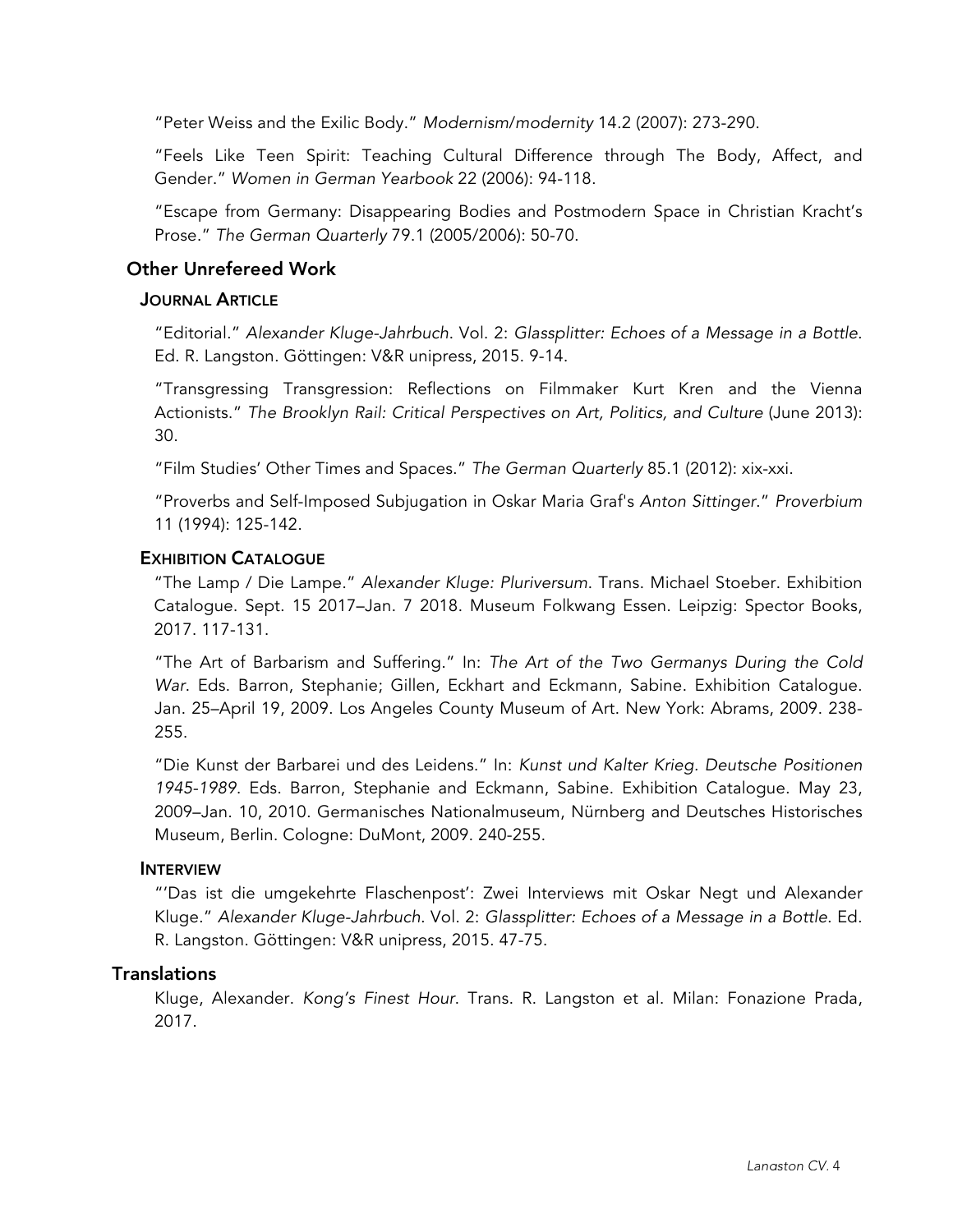Kluge, Alexander and Oskar Negt. *History and Obstinacy*. Ed. Devin Fore. Trans. R. Langston et al. New York: Zone Books, 2014. 542 pp. \$39.95 Hardcover.

Reviewed in: Stewart Martin, "Political Economy of Life Negt and Kluge's *History and Obstinacy*," *Radical Philosophy* 190 (Mar/Apr. 2015): 25-36; Tara Hottman, *"*Message in a Bottle: Alexander Kluge and Oskar Negt's *History and Obstinacy*," *Qui Parle,*  23.2 (Spring/Summer 2015) 215-227; Adrian Wilding, *Marx & Philosophy Review of Books* (2015): http://marxandphilosophy.org.uk/reviewofbooks/reviews/2015/1528

Kluge, Alexander and Oskar Negt. "Elements of a Political Economy of Labor Power." Trans. R. Langston and C. Shahan. *October* 149 (Summer 2014): 9-34.

Kluge, Alexander. "Straw in the Snow: Stories." Trans. R. Langston. *Grey Room* 53 (Fall 2013): 89-108.

Kracht, Christian. Introduction. In: *The Ministry of Truth: Kim Jong-Il's North Korea*. Trans. R. Langston. San Francisco: Feral House, 2007. 7-15.

Nizon, Paul. "Exile: Multiculturalism is a Stimulant." Trans. R. Langston. *World Literature Today* 69.3 (1995): 474-76.

## Book Reviews

*W.G. Sebald: Die dialektische Imagination* (2009) by Ben Hutchinson. In: *Gegenwartsliteratur: Ein germanistisches Jahrbuch* 12 (2013): 377-9.

*Antidiets of the Avant-Garde: From Futurist Cooking to Eat Art* (2010) by Cecilia Novero. In: *The German Quarterly* 85.1 (2012): 111-2.

*Ulrike Ottinger: The Autobiography of Art Cinema* (2008) by Laurence A. Rickels. In: *Monatshefte* 102.1 (2010): 120-2.

*The Cambridge Companion to the Modern German Novel* (2004) by Graham Bartram, ed. In: *Gegenwartsliteratur: Ein germanistisches Jahrbuch* 5 (2006): 156-7.

*Unser Hitler: Der Hitler-Mythos im Spiegel der deutschsprachigen Literatur nach 1945* (2003) by Marcel Atze. In: *H-Net*. May 2005: http://www.h-net.org/reviews/showrev.php? id=10560.

*The Language of Silence* (1999) by Ernestine Schlant. In: *The German Quarterly* 76.4 (2003): 463-4.

*The Janus Face of the German Avant-Garde* (2002) by Rainer Rumold. In: *The German Quarterly* 76.3 (2003): 343-4.

*Mail-Orders: The Fiction of Letters in Postmodern Culture* (2002) by Sunka Simon. In: *Gegenwartsliteratur: Ein germanistisches Jahrbuch* 2 (2003): 360-61.

*Alexander Kluge: The Last Modernist* (1998) by Peter C. Lutze. In: *Monatshefte* 94.2 (2002): 269-270.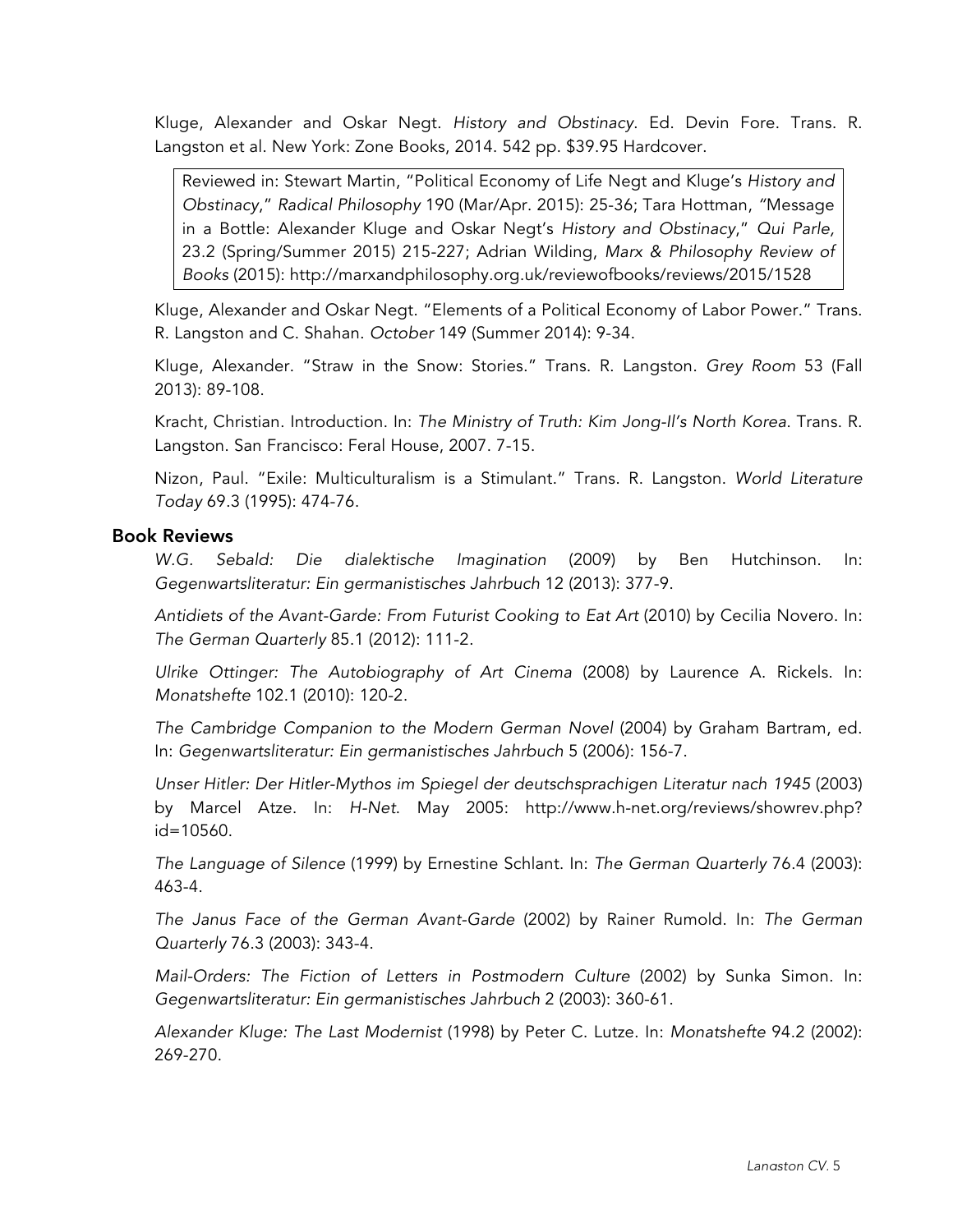## Work in Progress

#### BOOK MANUSCRIPT

*Dark Matter, In Defiance of Catastrophic Modernity: A Field Guide to Alexander Kluge and Oskar Negt*. In progress.

#### EDITED VOLUME

*Difference and Orientation: An Alexander Kluge Reader*. Ed. Richard Langston. In progress.

#### JOURNAL ARTICLE

"Gescheiterte Lernprozesse über die Mikroökonomie. Das Denkbild als unreine Vernunft bei H.M. Enzensberger."

# VI. SCHOLARLY PRESENTATIONS AND CONFERENCE PARTICIPATION

#### Invited Presentations

"Kluges gravitatives Denken, das Schicksal der Arbeit und die Technik des Glück bringenden Lichts." Ginge da ein Wind…: Pluriversum. Museum Folkwang. Essen, Germany. Dec. 7, 2017.

"Novel Lessons in Microeconomics: Hans Magnus Enzensberger's Critique of Impure Reason." Hans Magnus Enzensberger/Constellations: An International Conference. University of Liège, April 28, 2017. Washington University in St. Louis, Oct. 26, 2017.

"'Every Flower Has Its Star': Kluge's Poetics between Astrophysics and Alchemy." Alexander Kluge, A Narration: Readings, Lectures, Conversations, and New Work. Princeton, NJ. Oct. 21, 2016.

"Between the Kernel and the Shell: The Poetic Structure of Fantasy in Alexander Kluge's Storybook *Tür an Tür mit einem anderen Leben*." DAAD Biannual Lecturer Seminar. London, England. June 19, 2016.

"Katastrophe als Erfahrung. Ein Workshop zu Medienereignis und Öffentlichkeit bei Alexander Kluge." Eberhard Karls Universität Tübingen. May 24, 2016.

"'Ambivalenz ist ja heute ein Ersatzbegriff für Dialektik': The Fantastic Dimension and the Writerly Task of Reading Alexander Kluge's Form." Zones of Ambiguity in Contemporary German Literatures and Arts. Zurich, Switzerland. May 19-21, 2016.

"Toward a Dialectical Anthropology after Adorno: Blumenberg – Negt/Kluge – Sohn-Rethel." Erhard Karls Universität Tübingen. May 11, 2016.

"Commitment and the Music Essay: On Writing, Music and Life in the Eighties." University of Texas German Studies Workshop: Popular Music in Postwar German Culture. March 5-6, 2016.

"Blase, Kubus, Raum: Zu Kluges Metaphern für eine neue Öffentlichkeitspraxis." Vermischte Nachrichten: Alexander Kluge Workshop. Institut für Theater, Film und Medienwissenschaft, Universität Wien. December 11, 2014.

"Outside the Single Shot: The Disruptive Apparatus and Flow in Harun Farocki's Interrogation of the Political Economy of Labor Capacities." Labour in a Single Shot: An International, Interdisciplinary Conference. Boston University. November 13-15, 2014.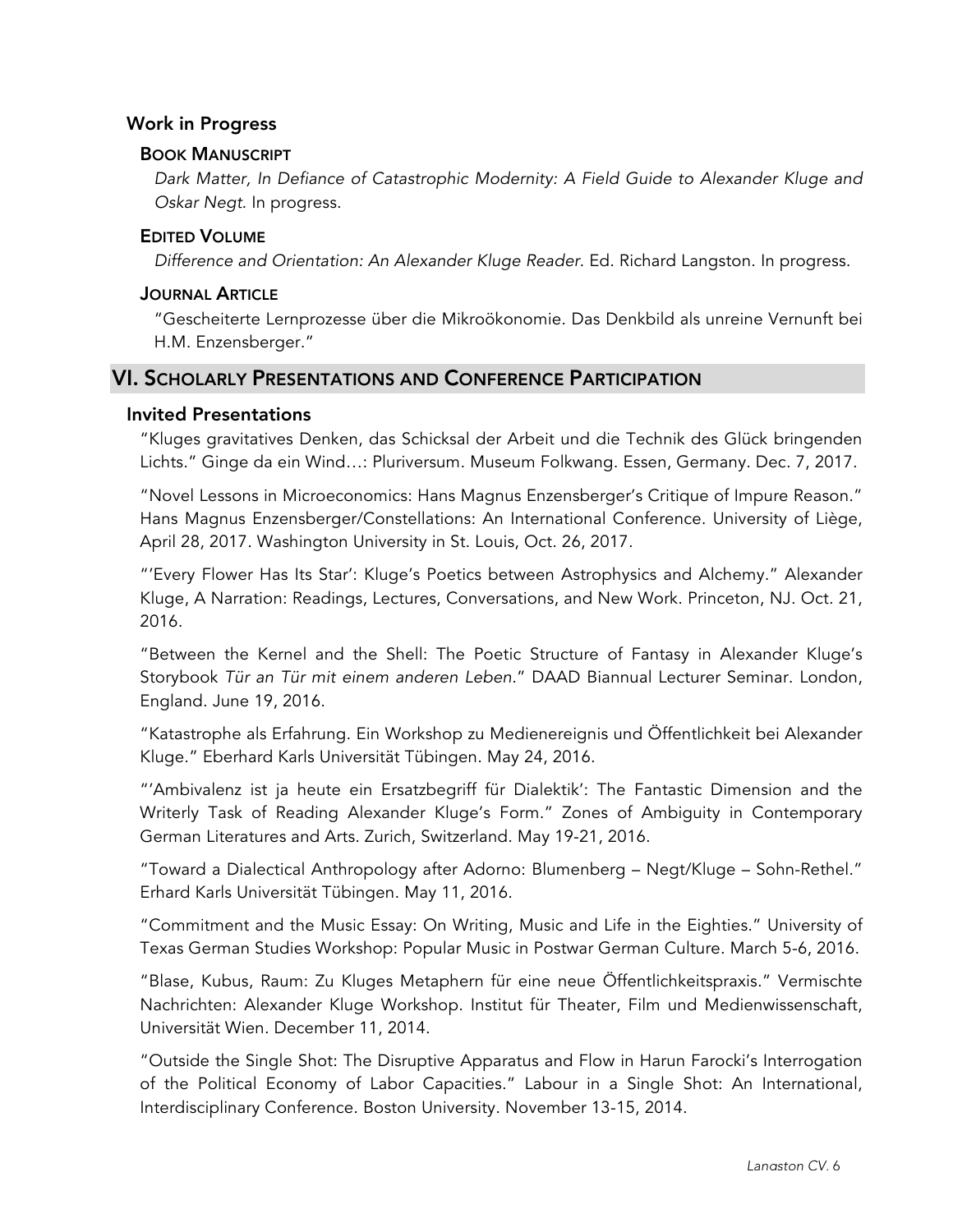"Zwischen Rinde und Kern: Kluges Bücher (philosophisch) lesen." Poetik des Unwahrscheinlichen. Alexander Kluges Geschichte(n). Humboldt Universität zu Berlin. December 14-15, 2012.

"The Düsseldorf School of Photography: The Modernist Grid in the Postfordist Digital Age." Multiple Identities: New Thinking about Recent German Art. Ackland Museum. The University of North Carolina at Chapel Hill. April 7, 2011.

"Literary Realism in the Age of Digital Networks" Diefenbaker Chair Lecture Series. University of Waterloo. March 19, 2010.

"Stubborn Stories: Literature as Resilient Organism." Bowdoin College. April 5, 2010.

"'What Is War?' Kluge and Farocki on the Technological Transformation of War." North Carolina German Studies Workshop, The University of North Carolina at Charlotte. April 17-18, 2009.

"Towards a Positive Dialectic: German Theory After Adorno." Since 1968: A 40th Anniversary Conference at the Center for 21st Century Studies, University of Wisconsin–Milwaukee. October 23-25, 2008.

"Boring Avant-Gardes." Examining the Avant-Garde. University of Michigan. October 16, 2008.

"Schlingensief's Peep-Show: Post-Cinematic Spectacles and the Public Space of History." Politics and Aesthetics: European Experiments with the Moving Image. University of Pittsburgh. March 31, 2007.

"Non-Spaces in Ulm, around Ulm, and all around Ulm: 'Seeing' Bare Life in 1964." Indiana University. Leser Lecture. April 7, 2006.

"Analog Futures from a Digital Past: Twenty-First Century Shock." After the Digital Divide: German Aesthetic Theory in the Age of New Media. Washington University in St. Louis. April 1, 2006.

"1967: The Year Art Died." Rutgers University. April 18, 2005.

"Escape from Germany: (Post-) National Identity after 1989 in the Contemporary German Fiction." Vanderbilt University. January 27, 2004.

# Conference Papers & Participation

Ex Officio Division Chair. Modern Language Association Annual Convention. Austin, TX. January 7-10, 2016.

Presenter. "'Windows Are to A House': Marx, Blumenberg, Negt & Kluge." German Studies Association Annual Conference. Washington D.C.. October 4, 2015.

Presenter, "The Apparatus and Flow." Works in Progress Series. Carolina-Duke Graduate Program in German Studies. North Carolina Hillel, Chapel Hill, NC. April 1, 2015.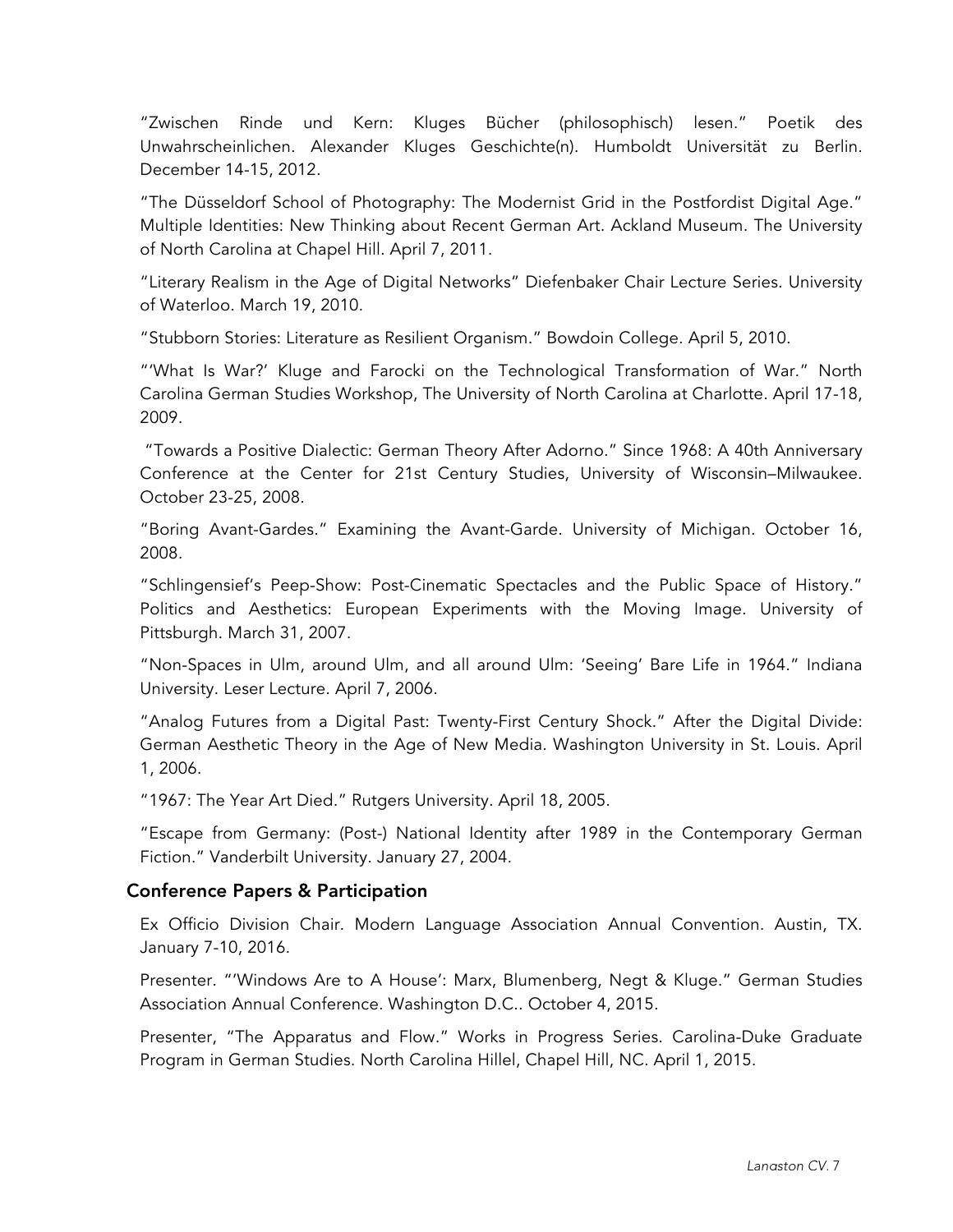Division Chair. "Interrogations of the Contemporary I: Presents Past." "Interrogations of the Contemporary II: Intensified Experience and the Perturbation of Time." Modern Language Association Annual Convention. Vancouver, BC. January 8-11, 2015.

Seminar Co-Convener (with Claudia Benthien, Universität Hamburg). "Aesthetic Obstinacy/Ästhetischer Eigensinn." German Studies Association Annual Conference. Kansas City, MO. September 19-21, 2014.

Presenter. "The Re/Mediation of Historical Experience as Catastrophe." Critical Theory, Film and Media: Where is Frankfurt Now? Goethe-Universität Frankfurt am Main. August 22, 2014.

Respondent. "Digital Practice: Literary Remediations." Modern Language Association Annual Convention. Chicago, IL. January 9, 2014.

Presenter. "Kluge's Women, the Splintered Subject, and the Dramaturgy of Feeling." Reading/Viewing Alexander Kluge's Work. University of Liège, Belgium. December 13, 2013.

Presenter. "Windows, Nets, Gardens, Bubbles: On Kluge's Metaphors of Television & the Vicissitudes of the Public Sphere." German Studies Association Annual Conference. Denver, CO. October 4, 2013.

Presenter. "Theorizing Disaster on the Small Screen: Returns and Departures in Alexander Kluge's Marxist Essay Films." Society for Cinema and Media Studies Annual Conference. Chicago, IL. March 8, 2013.

Presenter. "Intellectual Labor, the Devolution of the Human Hand and the Work of Art." German Studies Association Annual Conference. Milwaukee, WI. October 7, 2012.

Respondent. "Cultures of German Punk." German Studies Association Annual Conference. Milwaukee, WI. October 6, 2012.

Presenter. "Critical Theory in Outer Space: Knowledge, Information, Artificial Intelligence." Netzwerktagung der Alexander von Humboldt Stiftung. Kiel, Germany. February 9, 2012.

Presenter. "Snow." German Studies Association Annual Conference. Louisville, KY. September 23, 2011.

Respondent. "Leading Indicators—Reading the Arts Indexically." German Studies Association Annual Conference. Washington D.C.. October 11, 2009.

Presenter, "Imploded Cinema." Expanded Cinema Today. Modern Language Association Annual Convention. San Francisco, CA. December 2008.

Presenter, "Statewide Collaboration: North Carolina German Studies." ACTFL/AATG Annual Conference. Orlando, FL. November 22, 2008.

Chair. "Teaching German Popular Music in Context." ACTFL/AATG Annual Conference. San Antonio, TX. November 18, 2007.

Presenter, "Women on the Verge of…: Hope, Temporality, Affect." German Studies Association Annual Conference. San Diego, CA. October 16, 2007.